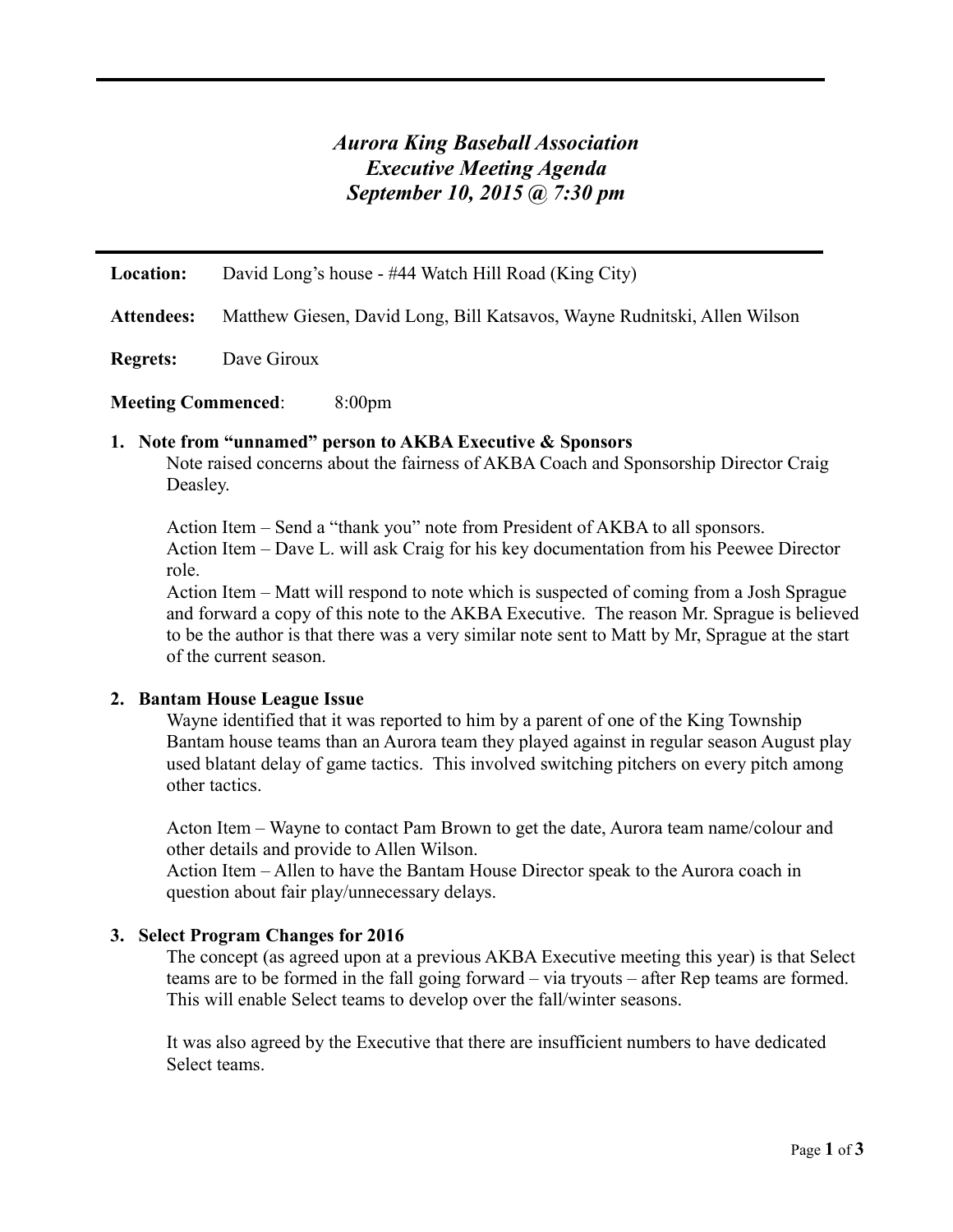Allen & Dave G. to put a rule together to ensure that Select players cannot be AP'd to Rep. The rationale is this would constitute too much baseball for a young player – being involved in House, Select and Rep commitments.

It was proposed by a Peewee Select coach for the AKBA to run Minor Peewee and Major Peewee teams next year. This was discussed and it was resolved to maintain one team only per Select level (not 2 as proposed).

# **4. Year End Awards Event**

Photos, individual player awards, Rookie Rep OBA awards need to be distributed. The Tom Gray Memorial Award – top baseball person for each Rep team needs to be distributed. The Lifetime Achievement Award (given out on an as needed basis) may need to be distributed.

Action Item – Matt to coordinate with coaches and order all necessary awards Action Item – Allen to check with the Aurora Legion on dates for Awards Day (Oct.17) and the AKBA AGM (Oct.24).

#### **5. Financial Update**

Bill advised there was about \$32,000 in the bank. The diamond bookings are still to be paid. The individual awards are still to be paid. There is \$10,000 to \$12,000 outstanding on umpire fees.

The Rookie Rep team won the OBA championship. It was agreed that the AKBA will pay for engraved bats for all the players.

Matt will check with Sport Savvy to see if any additional registration revenue is yet to come to AKBA.

# **6. Coach of the Year Awards**

It was discussed and decided to maintain the status quo on the distribution of these awards for 2015 – one each for the Rep, Select and House leagues.

It was agreed that a 'Junior Umpire of the Year' award will be handed out.

It was agreed that a 'Senior Umpire of the Year' award will be handed out.

# **7. Rep Update**

Bantam, Minor Midget and Midget will not have coaches or enough players for 2016.

Action Item – Allen to speak to Stan Simons about possibly coaching Bantam Rep next year.

#### **8. North Country Fundraiser**

Wayne reported that the August Fundraiser had \$5574 in sales and \$1103 (less prizes to the 3 top sellers). This was a little over a third of what was sold in the May Fundraiser. Potential reasons for the sales drop are: similar fundraisers by other organizations, no visibility on the AKBA website concerning the fundraiser, not having Coaches or Team Liaisons involved to help promote the Fundraiser.